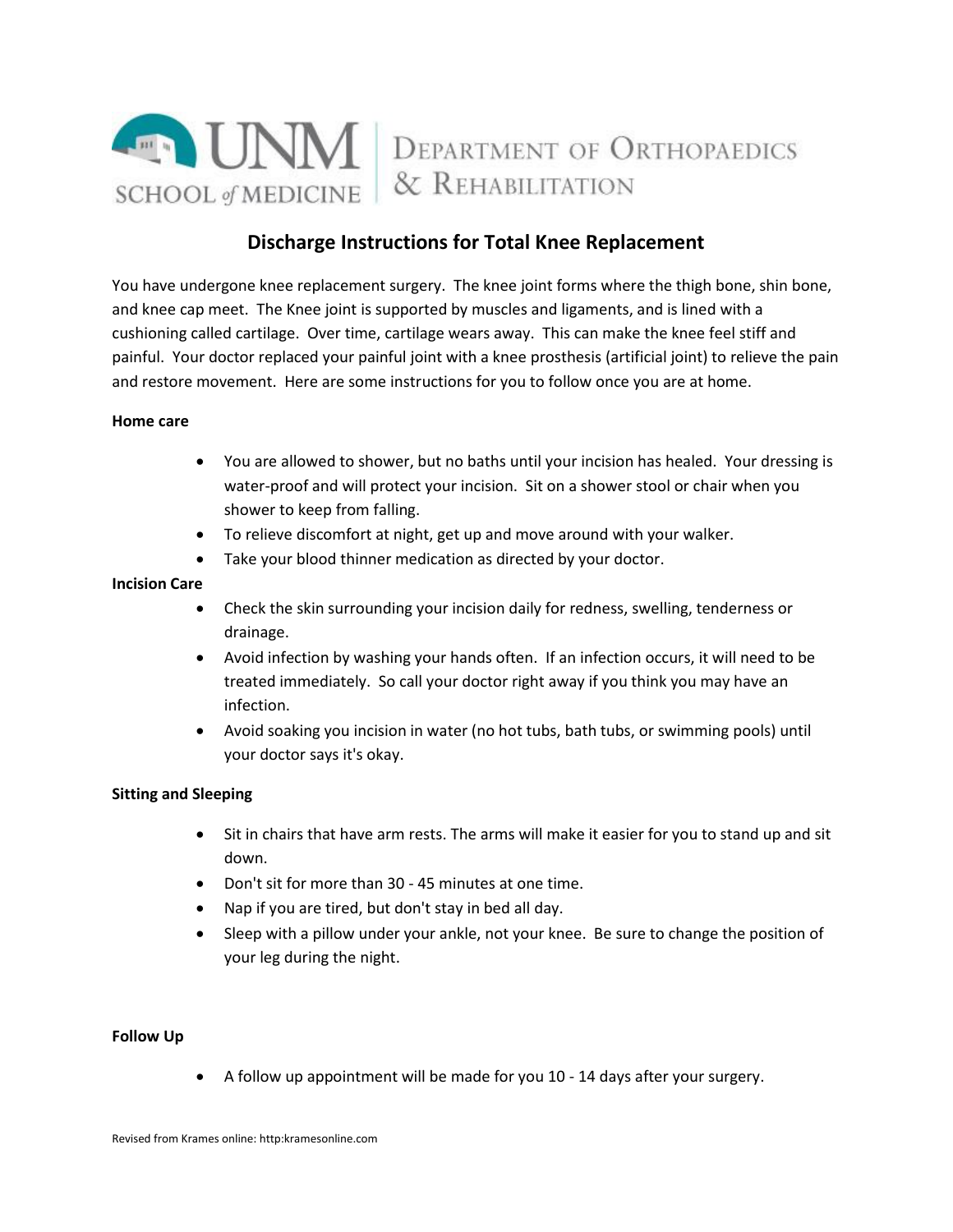# **Moving Safely**

- The key to successful recovery is movement by walking and exercising your knee as directed by your doctor and physical therapist.
- Walk up and down stairs with support. Try one step at a time lead with the good knee when going up the stairs and lead with the bad knee when going down the stairs. Use the railing if possible.
- Use a cane, crutches, a walker, or handrails until your balance, flexibility, and strength improve. And remember to ask for help from others when you need it.
- Don't drive until your doctor says it's okay. Most people can start driving about 6 weeks after surgery. Don't drive while you are taking narcotic pain medications.

# **Other Precautions**

- Tell all your healthcare providers including your dentist about your artificial joint before any procedure. You will likely need to take antibiotics before dental work and other medical procedures to reduce the risk of infection.
- Arrange your household to keep items you need handy. Keep everything else out of the way. Remove items that may cause you to fall, such as throw rugs, and electrical cords.
- Use non-slip bath mats, grab bars, an elevated toilet seat, and a shower chair in your bathroom.
- Keep your hands free by using a backpack, fanny pack, apron or pockets to carry things.
- Prevent infection. Ask your doctor for instructions if you haven't already received them. Any infection will need to be treated immediately with antibiotics. Signs of infection are listed below.
- Maintain a healthy weight. Get help to lose any extra pounds. Added body weight puts stress on the knee.
- Take any medications you have been given after surgery. This may include blood thinning medications to prevent blood clots or antibiotics to prevent infection. Be sure to take ALL your antibiotics.

# **Pain Management**

- In the hospital you were getting pain pills about every 2 hours. Now that you are going home it is time to start thinking about getting off of the pain pills.
- We cannot take away your pain; we do want to manage it so you can continue your daily activities of living and physical therapy.
- Start increasing the time between your pain pills. For example: if you were getting pain pills every 2 hours, then start taking pain pills every 3 hours, then every 4 hours etc...
- By 2 weeks after your surgery you should only be using prescribed pain pills prior to physical therapy and at night before you go to bed.
- You should not be using prescribed pain pills by 6 weeks after your surgery.
- Once you have stopped taking your blood thinners, Rivaroxaban, Lovenox, Arixtra or Aspirin, it is safe to start taking Ibuprofen. You can take ibuprofen during the day and use your prescribed pain pills at night and during therapy.